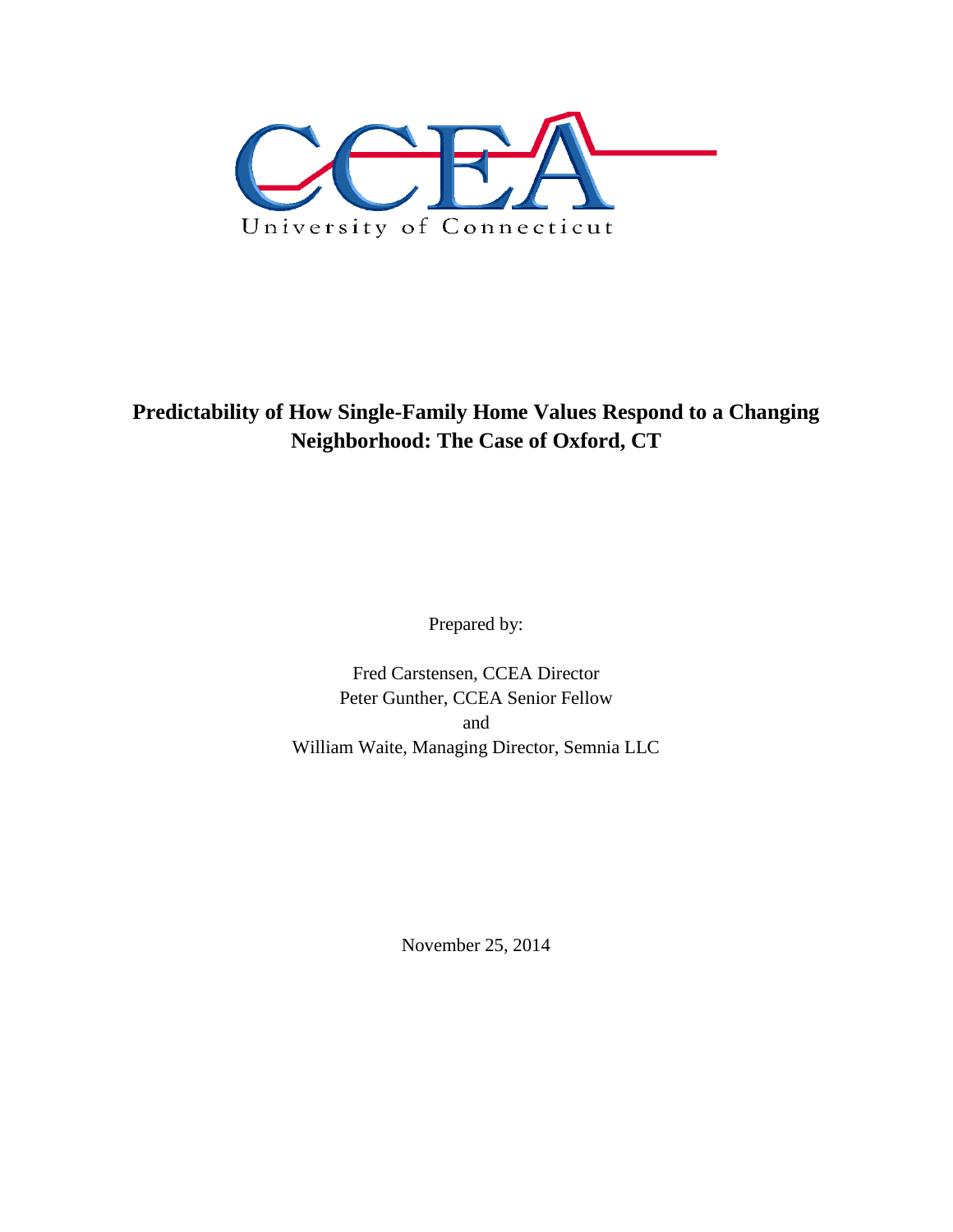# **TABLE OF CONTENTS**

At the time that this paper was written, CPV Towantic, LLC (CPVT) was a Connecticut Center for Economic Analysis (CCEA) client. This paper came about as a consequence of an economic impact study that CCEA was conducting for CPVT. CCEA did not write this paper under contract for CPVT or any of its affiliates or subsidiaries.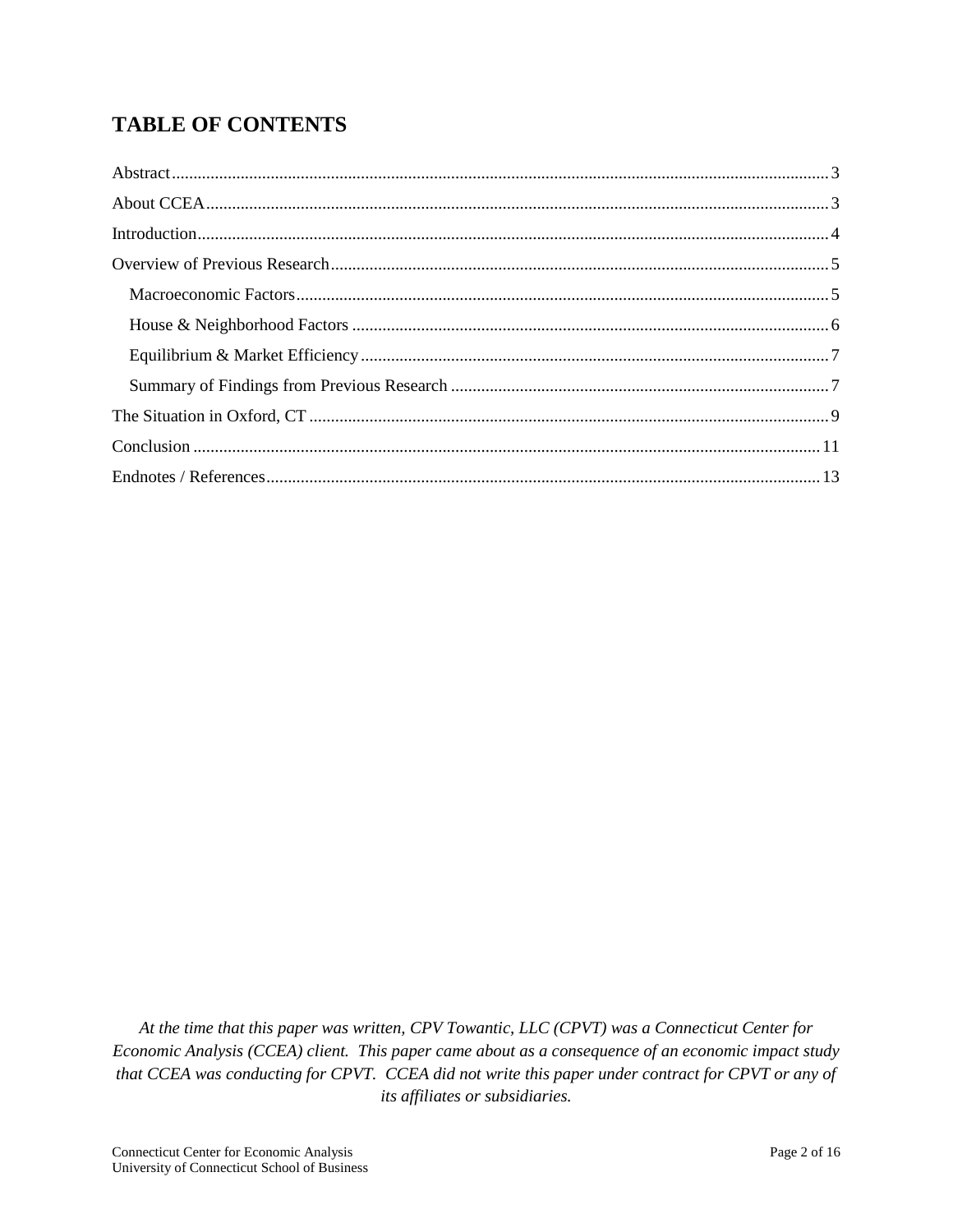### <span id="page-2-0"></span>**ABSTRACT**

In this paper we conduct a high-level review of the literature regarding factors that impact the prices of single-family residential real estate properties. In particular, we focus on the impact that exogenous events can, may, or will likely have on residential real estate values. We then turn our attention to a specific situation: the construction of a fossil fuel power generation facility (primarily using natural gas) in Oxford, CT. Because the facility has been licensed for this site since 1999, and is co-located with a long-established, busy airport and multiple industrial parks, we conclude that available research does not support the contention that either the construction or completion of the power plant will have any material impact on residential real estate values in the surrounding area.

### <span id="page-2-1"></span>**ABOUT CCEA**

The Connecticut Center for Economic Analysis (CCEA) is a University Center located within the School of Business at the University of Connecticut (UCONN); CCEA specializes in economic impact and policy analysis studies as well as advising clients regarding business strategy, market analysis, and related topics. CCEA focuses particular attention on the economic and business dynamics of Connecticut, for which CCEA maintains a license to dynamic REMI models of the state's economy.

CCEA was created at the request of Governor Weicker in 1992 to serve the state's citizens by providing timely and reliable information regarding Connecticut's economy and to evaluate the potential impacts of proposed policies and strategic investments. By mobilizing and directing the expertise available at the UCONN, state agencies, and the private sector, CCEA aims to equip the public and decision makers with transparent analyses to facilitate systematic, thoughtful debate of public policy issues.

CCEA has conducted hundreds of studies involving the Connecticut economy, at both the state and local levels. Copies of its studies and reports that are available to the general public, can be found at [http://ccea.uconn.edu/.](http://ccea.uconn.edu/) For additional information about CCEA, please contact Professor Fred Carstensen [\(fred.carstensen@uconn.edu\)](mailto:fred.carstensen@uconn.edu).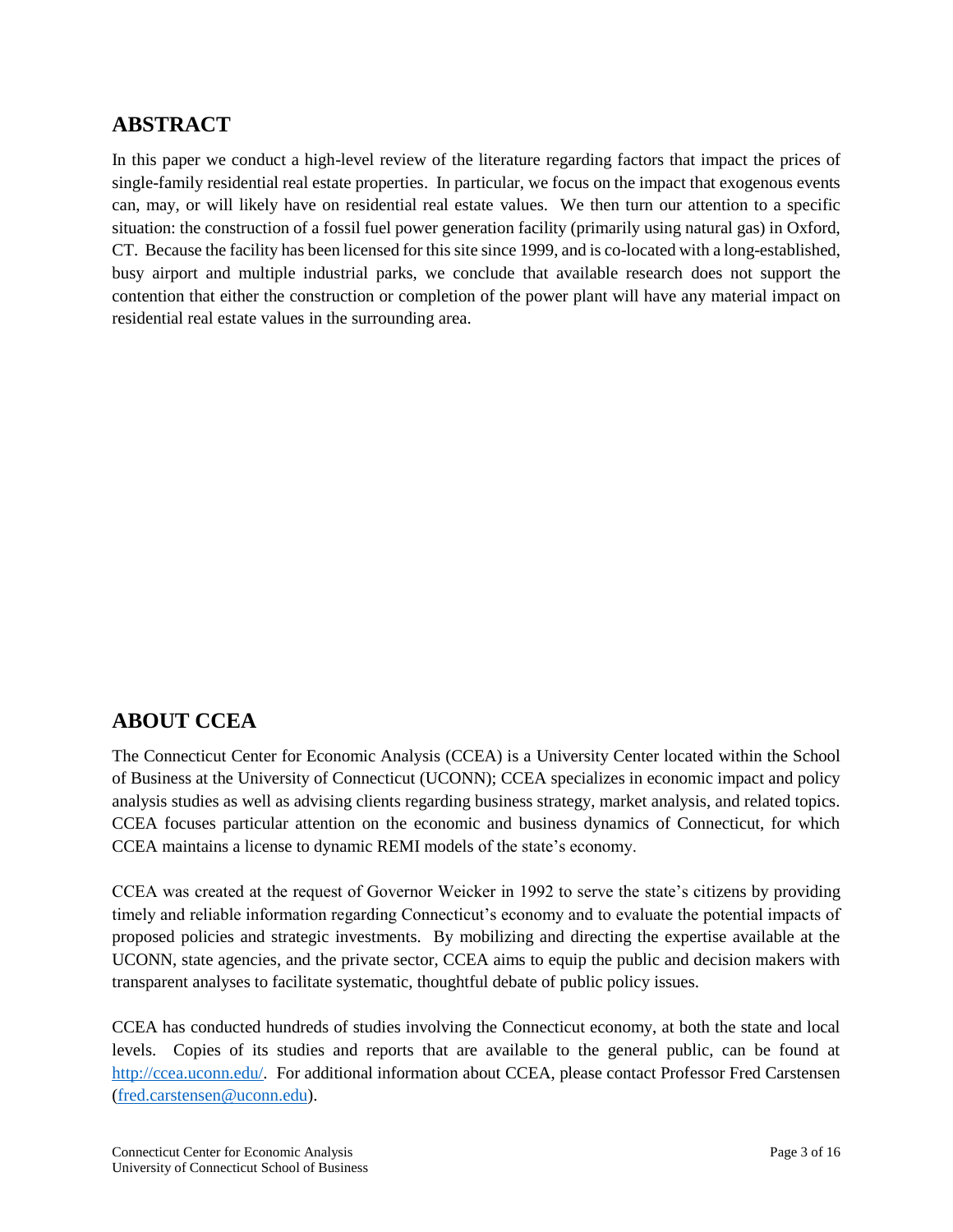## <span id="page-3-0"></span>**INTRODUCTION**

According to the Board of Governors of the Federal Reserve System, total U.S. mortgage debt outstanding peaked in the 2nd quarter of 2008 at \$14.8 trillion. In the years that followed, that amount declined mildly. At the end of September 2014, total mortgage debt was \$13.3 trillion.<sup>i</sup> By way of comparison, the U.S. Department of Commerce Bureau of Economic Analysis (BEA) estimates that, for 2014, the country's real gross domestic product (RGDP) – "the value of the production of goods and services in the United States, adjusted for price changes"; in other words, the entire output of the United States' economy – will be around \$16 trillion.<sup>ii</sup> For an additional comparison, the total value of all the stocks in the S&P 500 is currently around \$1.6 trillion.<sup>iii</sup>

As large as the aforementioned figures are, the actual value of residential real estate is even larger. According to the Fed's Flow of Funds reportiv, in September 2014, households had just over \$20 trillion in real estate holdings. Even assuming that this figure is only a rough estimate, the numbers clearly indicate that residential real estate has major economic significance, not only for individuals, but also in terms of our national economy. If the numbers alone fail to underscore the importance of the real estate market to our economy, consider that the financial crisis in 2007-2008, and the subsequent recession – "The Great Recession" as many now refer to it – was largely caused by defaults on mortgages and declining home values.<sup>v</sup>

Given the size of the real estate market, and its corresponding importance and complexity, it is hardly a surprise that academic researchers have focused considerable attention on the topic. In fact, several universities have established specialized centers or full academic departments that focus on the real estate market (e.g. University of Wisconsin, University of Georgia). The academic literature is replete with an array of studies of real estate valuation and pricing, the market's dynamics, and countless other specific subjects. Additionally, thousands upon thousands of client-driven analyses are done each year for nonprofits, businesses, trade groups, government agencies, professional real estate associations, and others.

The corpus of research is remarkably extensive, specialized, and draws on huge databases and sophisticated statistical methodologies. Increasingly, researchers are using complex analytical techniques – such as real option pricing theory,<sup>vi</sup> vector autoregressive regression (VAR) analysis,<sup>vii</sup> and other approaches that require advanced statistical techniques and sophisticated computing programming – to better understand market dynamics and anticipate future price trajectories.

Despite the attention the real estate market has received, to date no single modeling approach has proved consistently successful at either explaining current valuations or predicting future prices. Indeed, as is the case with the price of publically traded stocks, bonds, or other financial instruments, the market retains the final word. As far as academic research and understanding has progressed, when it comes to valuing assets, predicting the future remains a chimera.

Academic researchers and industry experts may, through analyzing historical, longitudinal data be able to develop a statistical projection of the likely result flowing from some change in the market environment. However, because of the complexity of both the assets (for instance, a residential property) and the real estate market in many situations, perhaps most, it is simply not possible to predict what will happen in the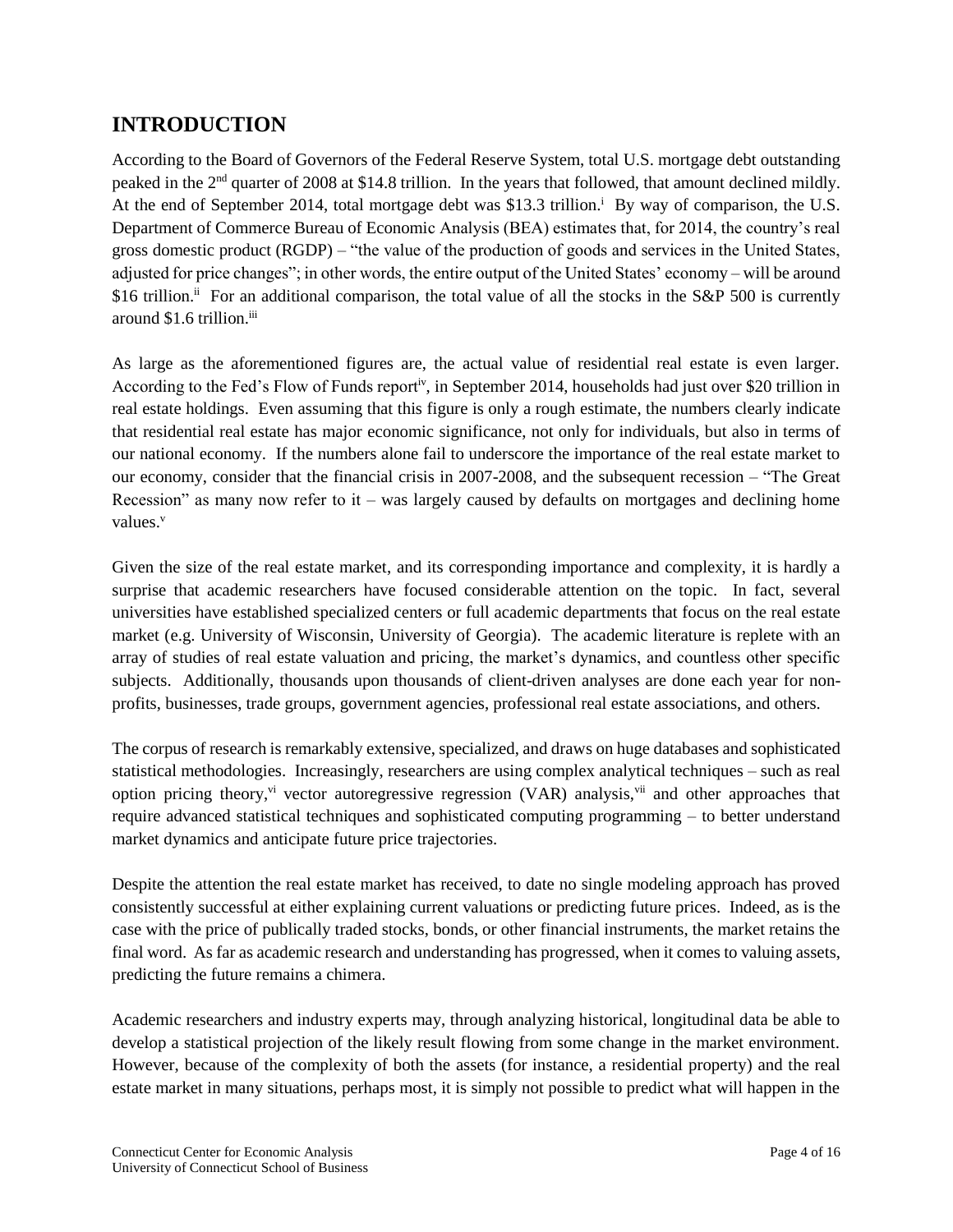future if one variable – a single characteristic or factor, particularly an exogenous one – is changed. The complexity and uncertainty – and, in some cases, impossibility – of being able to forecast real estate valuation changes in response to any single exogenous factor is the focus of this white paper.

This paper examines the situation in Oxford, CT, to provide a framework for assessing the ways in which current scholarship tries to unravel the influences on real estate valuations. In Oxford, a private company is planning to construct and operate a power plant, using natural gas as fuel, in an area that embraces eight industrial parks, many of long-standing, viii and close to a rapidly expanding general aviation airport, ix which has been in service since 1969, and has a special, adjacent Enterprise Zone.

The paper is organized as follows. The next section reviews current literature germane to both singlefamily housing valuation and real estate market transactions. The following section presents an overview of the situation in Oxford, CT. The Conclusion summarizes findings and, based on available research, offers an assessment of what impact constructing a power plant in Oxford, CT will have on residential property values.

## <span id="page-4-0"></span>**OVERVIEW OF PREVIOUS RESEARCH**

There is a vast amount of research and literature on real estate valuations and markets. This section does not attempt a comprehensive review of that entire body of work; rather, we focus on studies that relate specifically to single-family residential homes, and factors shown to impact valuations. We consider two categories of factors:

- 1) Macroeconomic variables factors such as the level of unemployment, the economy's general output (GDP/GNP), interest rates, and the like.
- 2) House and/or neighborhood characteristics factors like the number of bathrooms or fireplaces a house has, the amount of acreage it sits on, whether the property is in a neighborhood whose proximity is within a certain distance from some feature, and the like.

We begin by considering macroeconomic factors, as the literature on this subject is much richer and the findings more robust in broadly defined markets than are models based on characteristics whose qualities are apt to vary widely among large markets (such as an individual property.

#### <span id="page-4-1"></span>**MACROECONOMIC FACTORS**

The Benjamin, Sirmans and Zietz (2001) paper in the *Journal of Real Estate Portfolio Management* summarizes the academic literature, including their own findings and conclusions.<sup>x</sup> In particular, their paper "updates the literature of real estate returns and related issues by extending previous literature surveys, specifically Sirmans and Sirmans (1987) and Norman, Sirmans and Benjamin (1995)…" Of particular interest to us is the summary of articles they include: "Several issue regarding the general nature of real estate returns [that] focus on real estate market efficiency, as measured by the distribution of returns, the predictability of real estate returns, the macroeconomic variables that may help explain variations in real estate returns, methods of measuring real estate risk and returns…." All of these studies investigate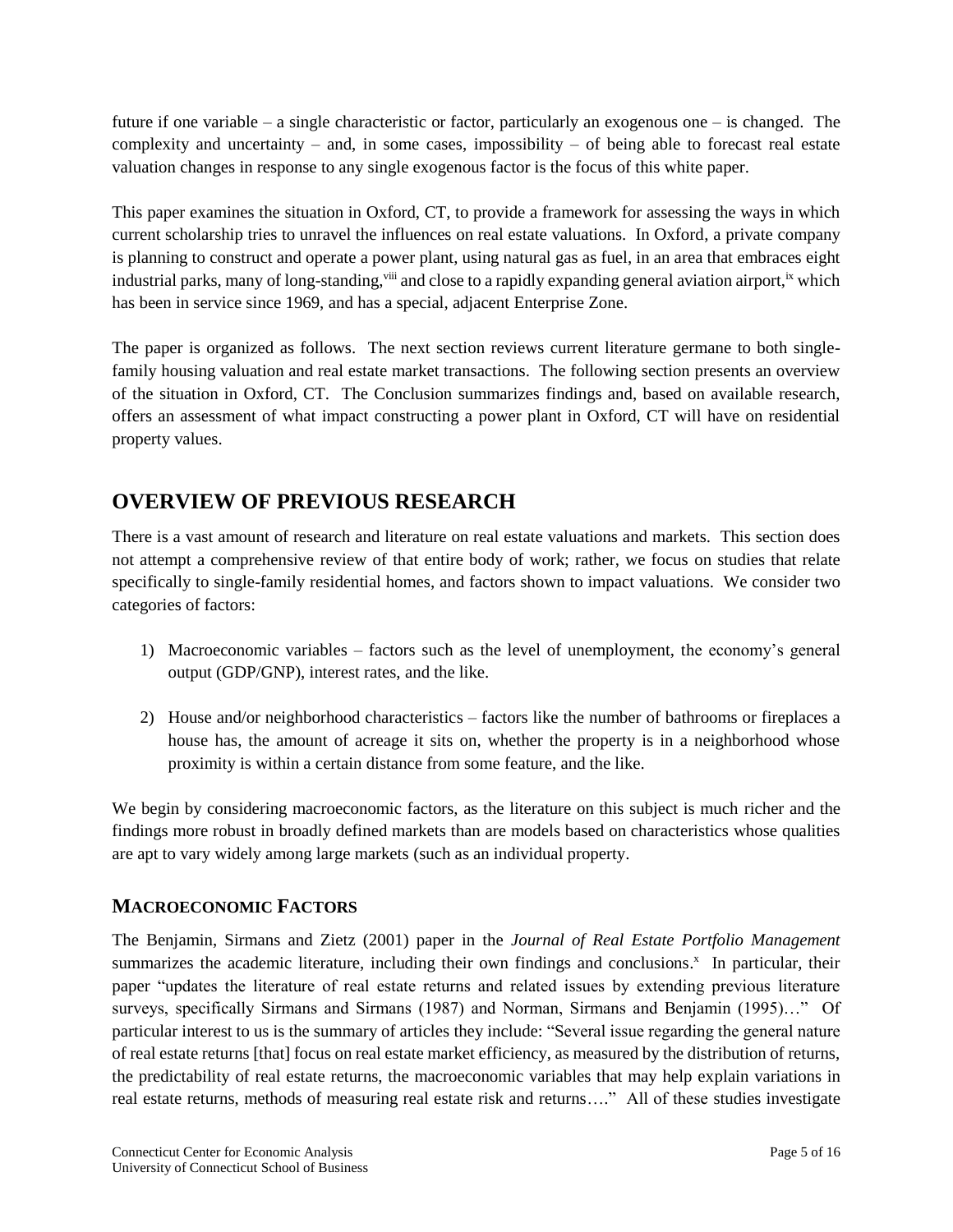and explore the impact that macroeconomic factors, trends, and the like have on individual house valuations, as well as how readily prices respond to changes in these broader trends.

Based on their literature review, Benjamin, Sirmans and Zietz (2001) conclude: "Macroeconomic variables sometimes are believed to be keys to understanding variances (see McCue and Kling (1994)<sup>xi</sup>; Mei and Saunders (1995)<sup>xii</sup>; Ling and Naranjo (1997, 1998)<sup>xiii</sup>; Lizieri and Satchell (1997)<sup>xiv</sup>; Eppli, Shilling and Vandell (1998)<sup>xv</sup>; Liang and McIntosh (1998a)<sup>xvi</sup>; and Viezer (2000)<sup>xvii</sup>)." In fact, McCue and Kling (1994) found that "Macroeconomic variables such as nominal interest rates explain almost 60% of the variation in real estate prices."xviii

While other researchers have found different results depending on the data-sets analyzed – specifically, time-frame and location – there is more than enough evidence to support the conclusion that macroeconomic variables affect housing prices, but also that the influence of such factors dominates the impact(s) of specific property characteristics.

#### <span id="page-5-0"></span>**HOUSE & NEIGHBORHOOD FACTORS**

While macroeconomic factors are clearly important – in fact, arguably the most important single group of variables – they are certainly not the only important variables when it comes to explaining variations in house prices. Prior research confirms that changes to specific characteristics have a role in determining valuations – the second category of factors. It is to this category that we now turn our attention.

To determine whether a specific – either structural or neighborhood – factor influences a property's valuation, researchers primarily rely on hedonic pricing models, which use econometric techniques to evaluate (i) whether some specific characteristic influences housing prices, and, if so, (ii) to what extent that characteristic does. Many – if not most – studies that focus on real estate valuations employ some version of this hedonic pricing technique, an approach to real estate values generally attributed to Freeman  $(1993)^{xix}$ , albeit based on earlier applications to other topics. The individual variables – or sets/vectors of variables – that researchers incorporate in hedonic pricing functions can vary depending on the specific focus of an analysis. For instance, Bourassa et al  $(2009)^{xx}$  focus on the relationship between "green spaces" to housing prices in cities, while Lupi et al (1991)<sup>xxi</sup> and Doss and Taff (1996)<sup>xxii</sup> explore the likely impact on valuations due to how far properties are from wetlands.

The results from these studies – as well as many others not identified here by name – vary widely, with some showing positive (or favorable) shadow prices – the estimated parameters on a housing characteristic, among variables – while others demonstrate that no statistically valid relationship exists; still, others show negative results. While there are a plethora of possible characteristics that can impact housing prices, the shadow prices obtained may vary among heterogeneous locales (e.g., the estimated shadow price for double-attached garages in Ottawa is likely to be higher than the same characteristic in the Florida). As a result, estimates in multiple (different) jurisdictions are understandably likely to be different. If the jurisdictions were combined in a single study, the expected sign and magnitude of the shadow price would be unknown.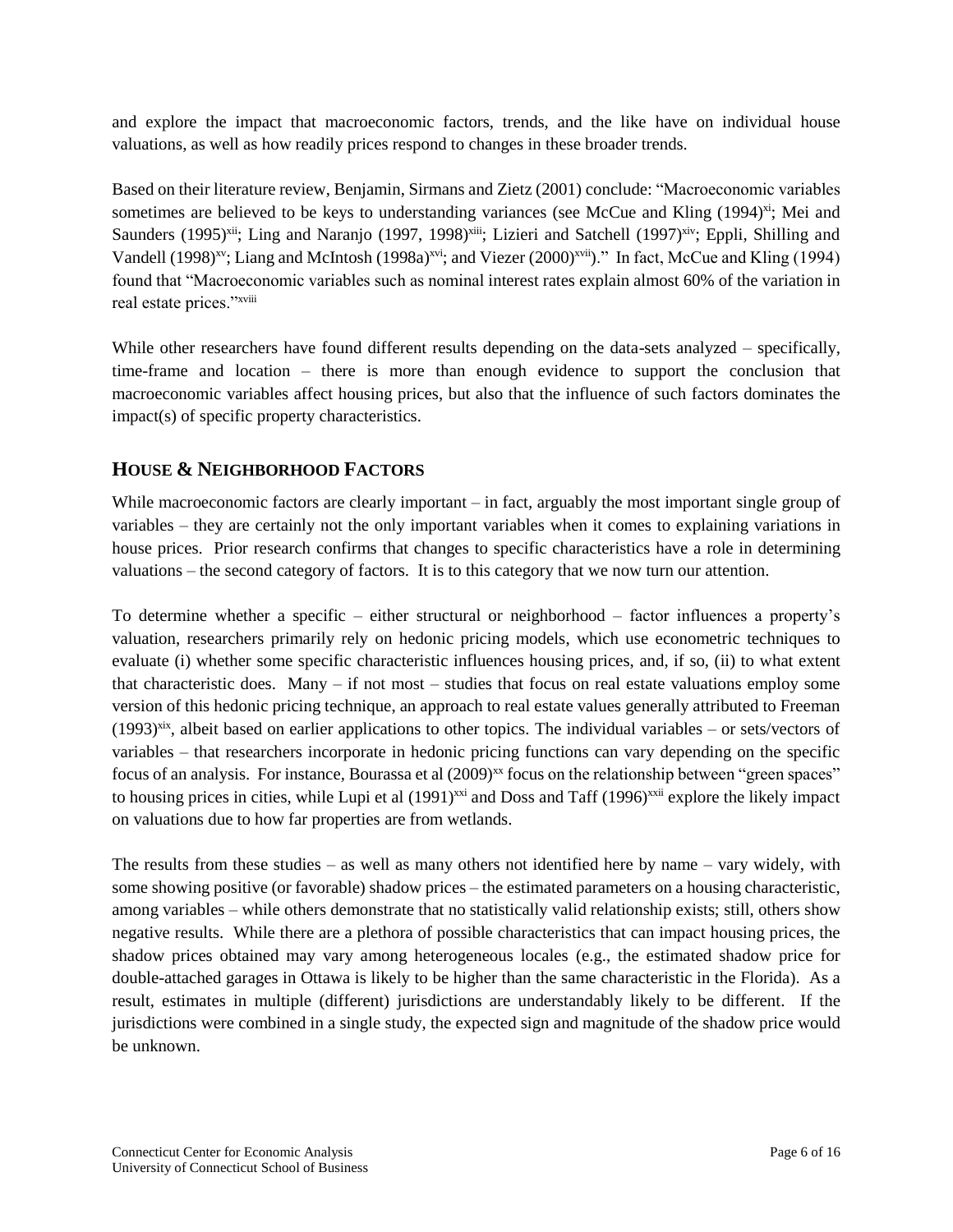#### <span id="page-6-0"></span>**EQUILIBRIUM & MARKET EFFICIENCY**

One potential reason for the variation in results is that the hedonic model requires researchers to make strong assumptions "about the housing market, including the requirement that the housing market is in *equilibrium* [emphasis added] and the study area represents one market for housing services…." The assumption that a market is in equilibrium<sup>xxiii</sup> is paramount, as it is a necessary condition to make generalizations about prices being both representative of an asset's underlying (or true) value, and also that the price of one asset is representative of the group, *ceteris paribus*.

For residential real estate studies specifically, the equilibrium assumption means that even though only some subset of houses actually sell in a given period, the impact on the price of houses that have some specific characteristic will in fact be the same on all other houses that share that same characteristic. Put somewhat differently, the equilibrium assumption is the accepted (if not practically accurate) convention used by researchers in modeling. By treating a given area as a single market region, researchers are then able to estimate how much impact a change in a single factor has on values.<sup>xxiv</sup>

One potential problem with assuming that real estate markets are in equilibrium is that, while convenient, general equilibria really only exists as a theoretical concept. Furthermore, a market in equilibrium must, by definition, exist only in a static state. Despite this theoretical constraint, hedonic models have been proven useful in identifying changes to prices from increments to one or more characteristics.

For a variety of reasons – both theoretical and practical – researchers who analyze financial markets (and transactions) rely on the concept of efficiency as opposed to equilibrium/equilibria.xxv

Markets are efficient if they integrate all available information into the price of an asset.<sup>xxvi</sup> In the case of the efficiency of real estate markets, empirical data supporting such an assumption is mixed at best. For instance, while Wilde, Wurtzler and Williamson  $(2014)$ <sup>xxvii</sup> find that real markets are generally informationally efficient, Case and Shiller (1989)<sup>xxviii</sup> determined that the single-family housing market does not meet the technical criteria for the "weak-form" of market efficiency. In their literature survey, Maier and Herath (2009) determine that, with regard to efficiency, "the result found in the literature is inconclusive," although "the market at the aggregate level seems to be surprisingly close to efficient." However, Maier and Herath (2009) also make a point of noting that there is "strong evidence of mechanisms distorting the real estate market at the micro level."

#### <span id="page-6-1"></span>**SUMMARY OF FINDINGS FROM PREVIOUS RESEARCH**

Given all of the different (and differing) results that researchers have found, what (if any) general conclusions can we draw? And what can be said about the ability of researchers, academics, and professionals to predict how individual influences – the change to a specific macroeconomic variable, or specific characteristic – can, may, or will, impact housing prices? Perhaps more importantly, why should it be the case that, while so many studies have found correlations between housing prices (values) and both macroeconomic variables and specific characteristics, that there still remains considerable uncertainty regarding what impact, if any, the change in one variable – some single factor – will have on a house's value?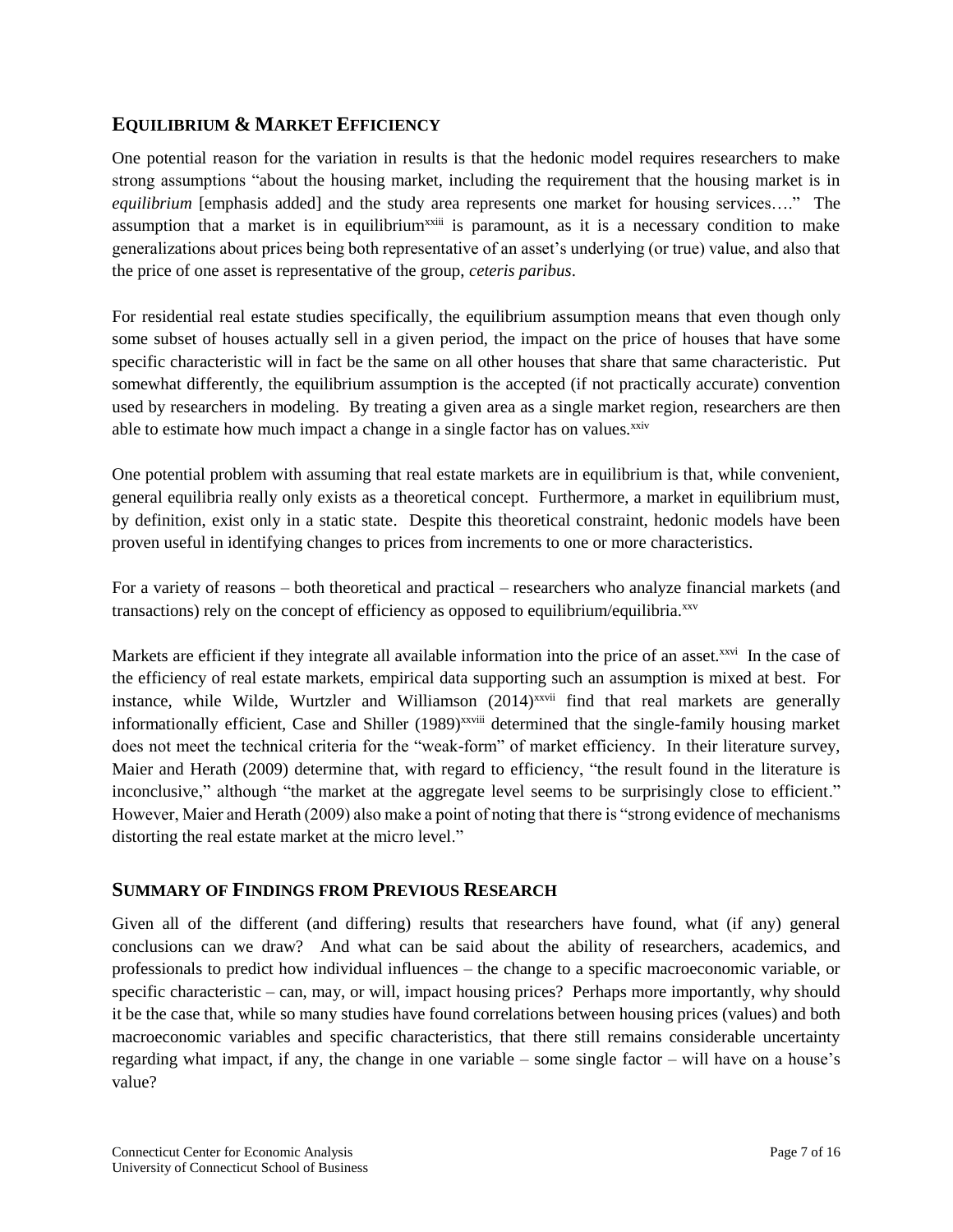The difficulty in answering these questions lies in the complex nature of the asset (residential real estate) itself. Unlike other financial assets, such as stocks, bonds, or derivatives, which are comparatively uniform and share many common features, not only individual houses but entire housing markets (neighborhoods, cities, regions of a country) are extremely heterogeneous. It is this heterogeneity that makes applying any single, uniform valuation scheme to a specific situation problematic.

The greater the heterogeneity within an asset class (such as housing) the more factors there are that may influence the price of an individual asset, and the more difficult it becomes to ascertain what, if any, the change in one variable (factor, characteristic) will have on that asset's valuation. As discussed above, macroeconomic factors – such as growth in employment, or changes in interest rates (and/or interest rate expectations), or any number of other variables – clearly matter to a large extent. However, specific characteristics of the property (such as the house's age, level of upkeep, zoning restrictions, number of fireplaces, etc.) as well as those present in the neighborhood (such as proximity to the ocean, the quality of the school system, reliability of infrastructure, etc.) can also have an impact.

The ultimate result of heterogeneity in the housing market results in a situation where, while generalizations about the impact that changes to a single variable will have in some cases may be valid, it is extremely difficult (if not practically impossible) to determine what affect altering any particular factor will have to a specific property, let alone quantifying the magnitude of such a change.

Further complicating the issue is determining the net impact that conflicting factors – for instance, a situation where factors that have been shown to increase housing values occur simultaneously with those that generally decrease prices – will likely be. The most forthright response to a situation in which conflicting (positive and negative) factors are at work is to admit that generalizations are inadequate, and that one must carefully take into consideration the particular nature of each case. There are simply too many variables, whose importance varies in different instances (urban vs. rural, etc.) to categorically apply any 'rule' to a specific situation; that is, how a general finding (based on the analysis of aggregate data) will impact a particular property or set of properties at some point in the future.

The complexity of predicting future housing price trends – and, more specifically, of applying general findings to a specific situation – is the focus of the next section in this paper, where we discuss work by Lucas Davis, in which he found a correlation<sup>xxix</sup> between self-reported values of pre-existing homes and the construction nearby of fossil-fuel power plants.<sup>1, xxx</sup> While Davis's work is technically sound and certainly adds a useful perspective to the existing literature, his peer-reviewed published study has a narrow focus. However, his earlier unpublished analysis (on the same topic) in fact found no measurable impact on values when construction of the plant was known at the time of purchase.

l

<sup>&</sup>lt;sup>1</sup> There are actually three readily available versions of Davis's papers describing his research on this topic. The three versions are not identical – in fact, the information presented in each varies to a material extent. It is not clear to which version the neighborhood group (referred to in the body of this paper) is referring. The citations/references for each of the three papers can be found in the Endnotes / References section of this paper.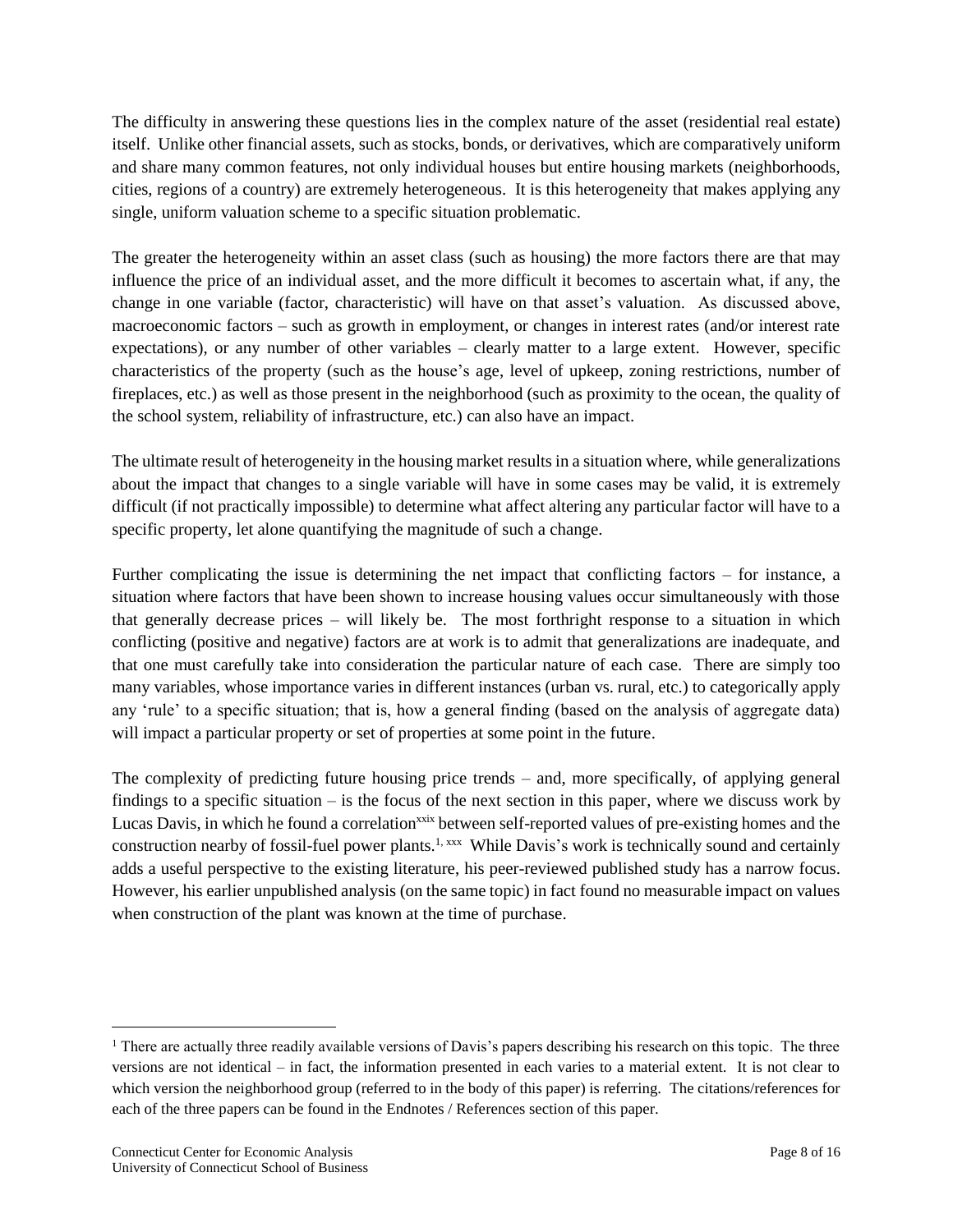### <span id="page-8-0"></span>**THE SITUATION IN OXFORD, CT**

In 1999, the Project Siting Council issued a Certificate of Environmental Compatibility and Public Need approving construction of a major power generation facility in the Woodruff Hill Industrial Park near the airport in Oxford, CT.<sup>xxxi</sup> Construction of the power plant has been in continuous discussion since that date; a private company has assumed responsibility, and plans to begin construction of an 805 MW natural gaspowered combined-cycle electric generating facility.

Understandably, a local neighborhood group in Oxford – comprised largely individuals who live within two or three miles of the proposed project site – has expressed concern regarding what might happen to the value of their homes after the Towantic Plant is constructed and begins operation. In support of their concerns, this group cited work by Professor Lucas W. Davis of the Haas School of Business, University of California, Berkeley.

All three versions of Davis's papers use "restricted census microdata to examine housing values and rents for neighborhoods in the United States where power plants were opened during the 1990s." Davis looks at both coal and gas fired plants. However, he does not look at individual sales of homes, but rather relies on self-reported census data at the census track level, using the location of the tract – not individual houses – to determine proximity to plants. Ultimately, Davis finds that, "neighborhoods within 2 miles of plants experienced 3%–7% decreases in housing values and rents, with some evidence of larger decreases within 1 mile and for large-capacity plants."<sup>xxxii</sup> Davis bases his argument for why housing prices decline on the fact that "that power plants are a source of numerous negative local externalities." These externalities are, specifically: "visual disamenities, noise, traffic, 'fugitive' emissions, and fuel residue."

The situation in Oxford – and, specifically, properties in The Village at Oxford Greens, xxxiii a community that opened in 2004xxxiv – provides a particularly interesting case study related to the general topic addressed earlier in this paper. Ultimately, the question is not whether power plants (regardless of whether they are fueled by natural gas or other fossil fuels, or something else altogether) are correlated with lower (future) housing values. But rather, given the specifics of the situation in Oxford, will the Towantic power plant have a negative impact on the home values in Oxford/Oxford Greens?

While it would appear, *prima facia*, that Davis's research provides support for the neighborhood group's concerns of a negative impact to housing values in the immediate area, closer investigation of both the specific situation and Davis's work indicates that such concerns are baseless. In fact, Davis's unpublished research, done at M.I.T. (Davis (2008)), supports the opposite projection: because the plant was licensed and sited prior to the last purchase of most or all of the homes in question<sup>xxxv</sup> (and, as noted above, prior to the construction of The Village at Oxford Greens) – the time at which market forces integrate all pertinent information and determine a fair price for the asset – the actual building of plant should not negatively impact the assets' value. This, combined with the consideration that the area in question has both long included industrial parks and an increasingly busy general aviation airport, argues strongly that housing values in the area already fully incorporated the impact of these nearby activities. The paragraphs below provide a fuller explanation of the basis for this conclusion.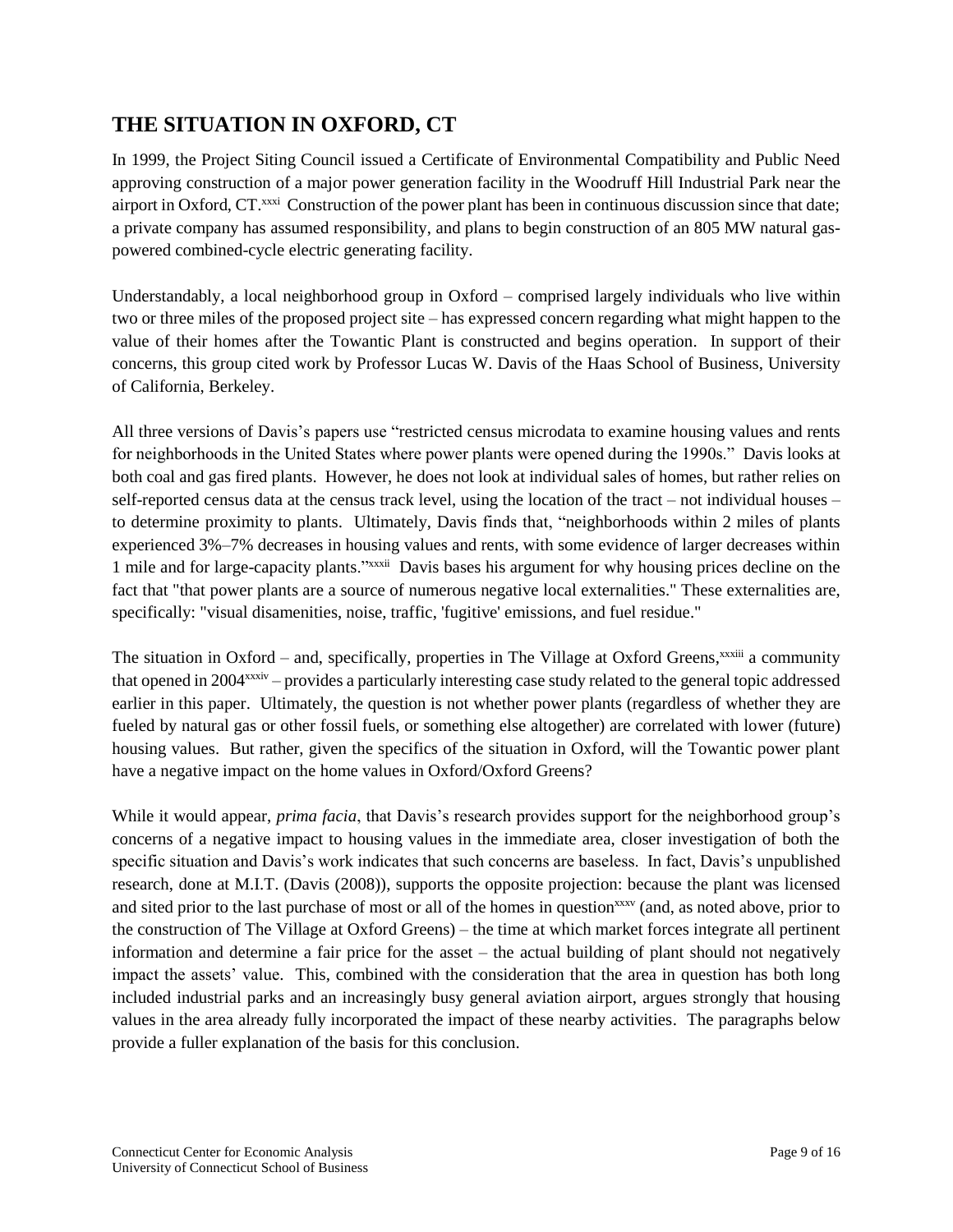First, the location where the Towantic power plant will be constructed on land that has been zoned for industrial use *prior* to the last purchase – if not construction – of the houses within the two mile radius Davis's analysis indicates could be impacted. Moreover, there are multiple industrial parks in the northern section of Oxford, parks which house an increasing variety of businesses. Additionally, the Waterbury-Oxford Airport, built in 1969, is one of Connecticut's fastest growing airports, with hundreds of flights a day.<sup>xxxvi</sup> Both industrial parks and the airport may have had a negative impact on nearby residential neighborhoods due to noise, possible visual disamenities, and perhaps emissions. However, any such disamenities have been present for quite some time now.

As discussed in the previous section, there is considerable debate in the existing literature regarding whether or not housing markets are efficient. Of particular interest to us here is how readily information is incorporated into residential real estate prices. In the Oxford case, the key element is the time-frame. While the aforementioned studies find that information is reflected in housing prices at different rates, the one thing that all research agrees upon is that, given enough time, information is incorporated, or capitalized, in the prices or values. As indicated above, Davis found exactly this phenomenon in his original research (Davis (2008)), and thus decided to exclude from his published study the instances in which he found no impact on values – those in which owners knew of the planned or actual construction of a power plant.

When we analyze the situation in Oxford, this fact is particularly important. The airport, industrial parks, and zoning and licensing for the power plant have all been in place for a considerable number of years. Therefore, there is no basis on which to believe that any negative disamenity impact would not already be reflected in the prices of the houses in that neighborhood/area. Values of any real estate asset in the area – possibly since 1969 when the airport was opened, and certainly in recent decades with the establishment of multiple industrial parks and the plans to build the power plant – would already reflect these developments.

Davis separately considered plants built between 1991 and 1995, and those built later (1996-1999), because he anticipated that for the earlier period, where construction was likely known in 1990 (his first data point for home values), the proximity of the power plant would already be capitalized (included) in self-reported home values. This is what he in fact finds; there is little evidence of impact on values for this set of homes.<sup>xxxvii</sup> In his published paper, Davis included only those plants built later in the 1990s, plants whose construction he assumed was unanticipated (by neighboring homeowners).

Second, even though Davis's research itself does not support the argument that the Towantic plant will impact values on homes built and purchased after its approval and siting, his research shows that in situations where power plants impact pre-existing housing, the impact on housing values (and rental rates) comes primarily at distances below one mile; that is, his analysis shows a steep gradient in impacts, with impacts falling off rapidly beyond one mile. From the data available, most of the individuals in Oxford who are concerned about the potential impact of the Towantic plant live more than a mile and a half away (using the Oxford real estate mapping, the closest homes were approximately 8,500 feet, or approximately 1.6 miles, away). As such, based on Davis's findings – even if the airport, industrial park, and zoning for the power plant were not already incorporated into real estate prices – there is scant basis on which to believe that the Towantic plant would have any material impact on the value of the surrounding homes.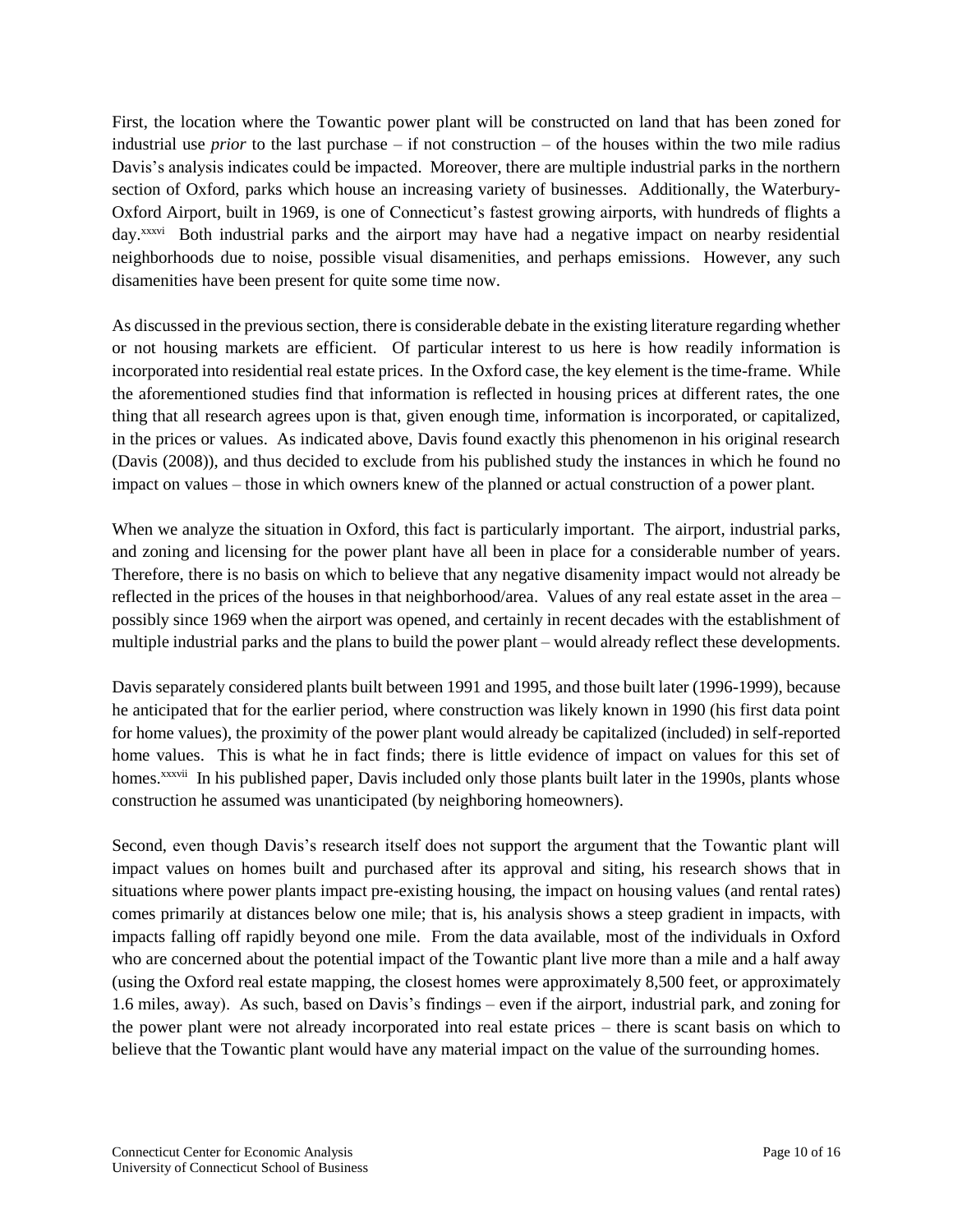Third, the issues (disamenities) to which Davis points may have little salience in the case of the Towantic power plant, which will employ new, more efficient technologies.<sup>xxxviii</sup> The use of these technologies will result in largely mitigating – possibly even eliminating – the negative externalities that Davis indicates negatively impact real estate values; he was looking at plants, including coal fired plants, planned in the 1970s or 1980s, then built in the 1990s, incorporating technologies now twenty years or more out of date. Specifically, using new, more efficient GE turbines and state-of-the-art emission controls (SCR, oxidation catalyst), as well as other technological improvements that were either not previously available or prohibitively expensive, the Towantic plant will minimize emissions of particulate matter, thereby directly addressing the "negative externality" of "'fugitive' emissions." Similarly, newer machinery and construction techniques minimize noise to an almost imperceptible level: current estimates show that, at about 1 mile away from the plant, the project will contribute less than 37 decibels (dBA), which is less than existing nighttime ambient levels now in the high 30s to low 40s dBA.

## <span id="page-10-0"></span>**CONCLUSION**

This paper provides an overview of relevant literature and issues on the general topic of evaluating and forecasting changes to residential real estate prices (valuations). After examining existing research, we find that while it is possible to make general observations regarding the dynamics of residential real estate markets using analytic (econometric) techniques, applying those findings without considering the specific circumstances is inappropriate. As an example of this point, we examined the specific circumstances surrounding objections to construction of the Towantic power plant, and the likely impact that it will have on the price of surrounding houses in Oxford, CT.

The situation with the Towantic plant is one where it is important to make the distinction between the aggregate and a single instance. As we have seen, research by Lucas Davis appears to support the position that construction of the Towantic power plant will have a negative impact on housing prices in the immediately surrounding area. However, upon more careful reading, we can see that his (general) findings are not in fact applicable to the (specific) situation in Oxford, CT. As is laid out in the body of this paper, the primary reasons for our conclusion are as follows.

- 1) While the market for residential real estate prices does not meet the technical criteria for being efficient over the short-term (Case and Shiller (1989)), given that the Towantic plant will be constructed in a location that was zoned for industrial buildings long ago, is near an industrial park, and is next to a very active airport – all conditions that existed prior to the most recent purchase (and in many cases, construction) of the houses in question. Since the real estate market is informationally efficient over longer periods (Wilde, Wurtzler and Williamson (2014)), there is every reason to believe that home values have already fully incorporated the impact of their proximity to these activities prior to the most recent purchase of the properties.
- 2) Even if housing prices did not already reflect the proximity to the Towantic plant, according to Lucas Davis's work, the impact on housing values (and rental rates) should not have a material impact, because any negative effect occurs primarily at distances below one mile; that is, Davis's analysis shows a steep gradient in impacts, with impacts falling off rapidly beyond one mile. In the case of Oxford, the homes in question are approximately 8,500 feet away.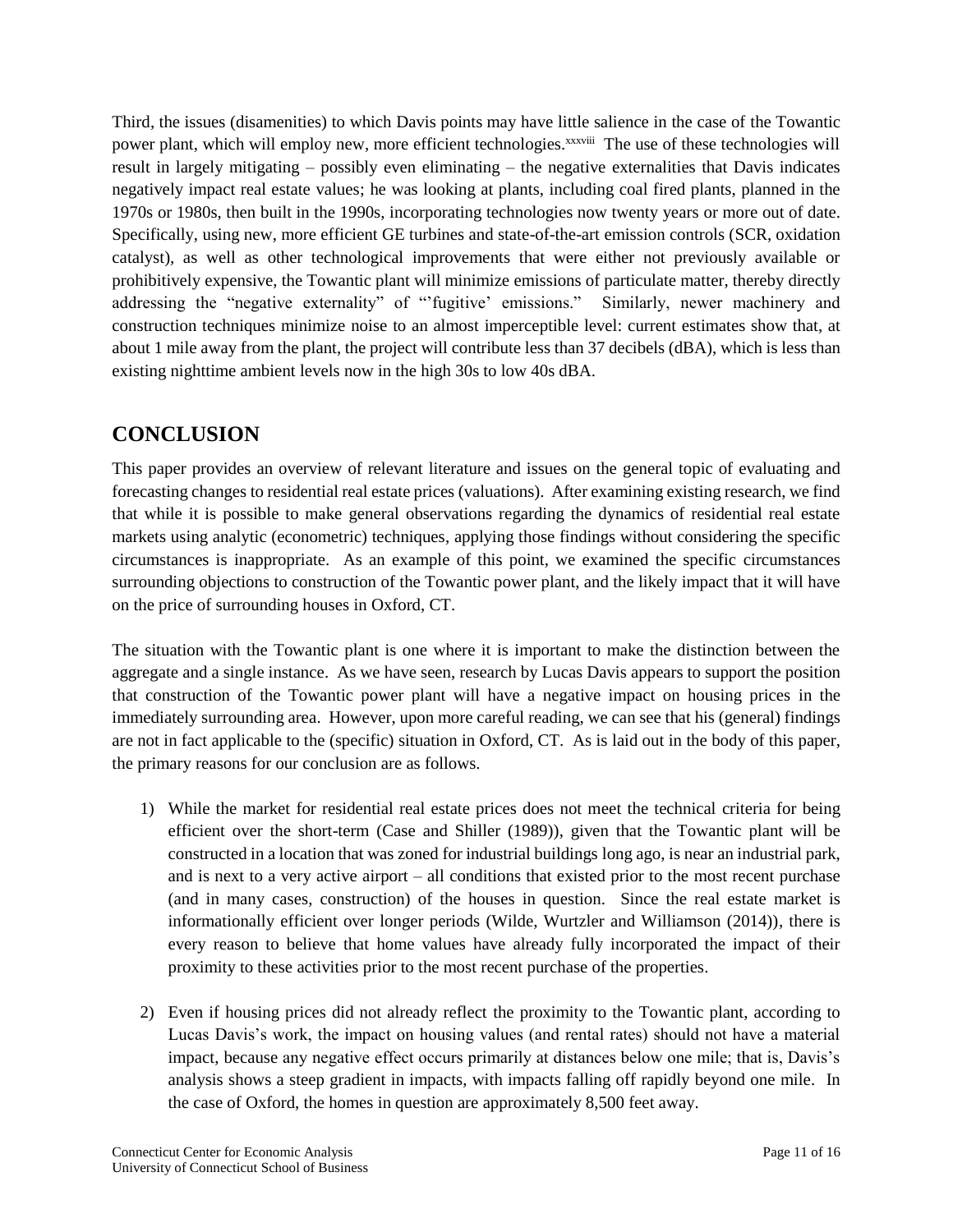3) Lucas Davis's attributes the negative impacts on house values to disamenities from fossil fuel plants. However, his analysis is from the 1990s, reflecting technologies that were available then. Since that time, new technologies have emerged, which, when incorporated into construction and/or operations – as they will be in the Towantic plant – will mitigate (if not eliminate) the disamenities Davis cites.

Ultimately, there is no way to predict for certain what will happen with regard to the prices of specific real estate assets in Oxford after the Towantic plant is constructed – there are simply too many variables, both macro- and micro-economic, to forecast the effects on any single house or group of houses. Additionally, because of the heterogeneity of real estate attributes, applying any general finding or findings based on aggregate data would be erroneous. What is clear, based on both available scholarly research and an analysis of the situation in Oxford, is that construction of the Towantic power plant will likely have no impact on the housing values in the surrounding neighborhoods.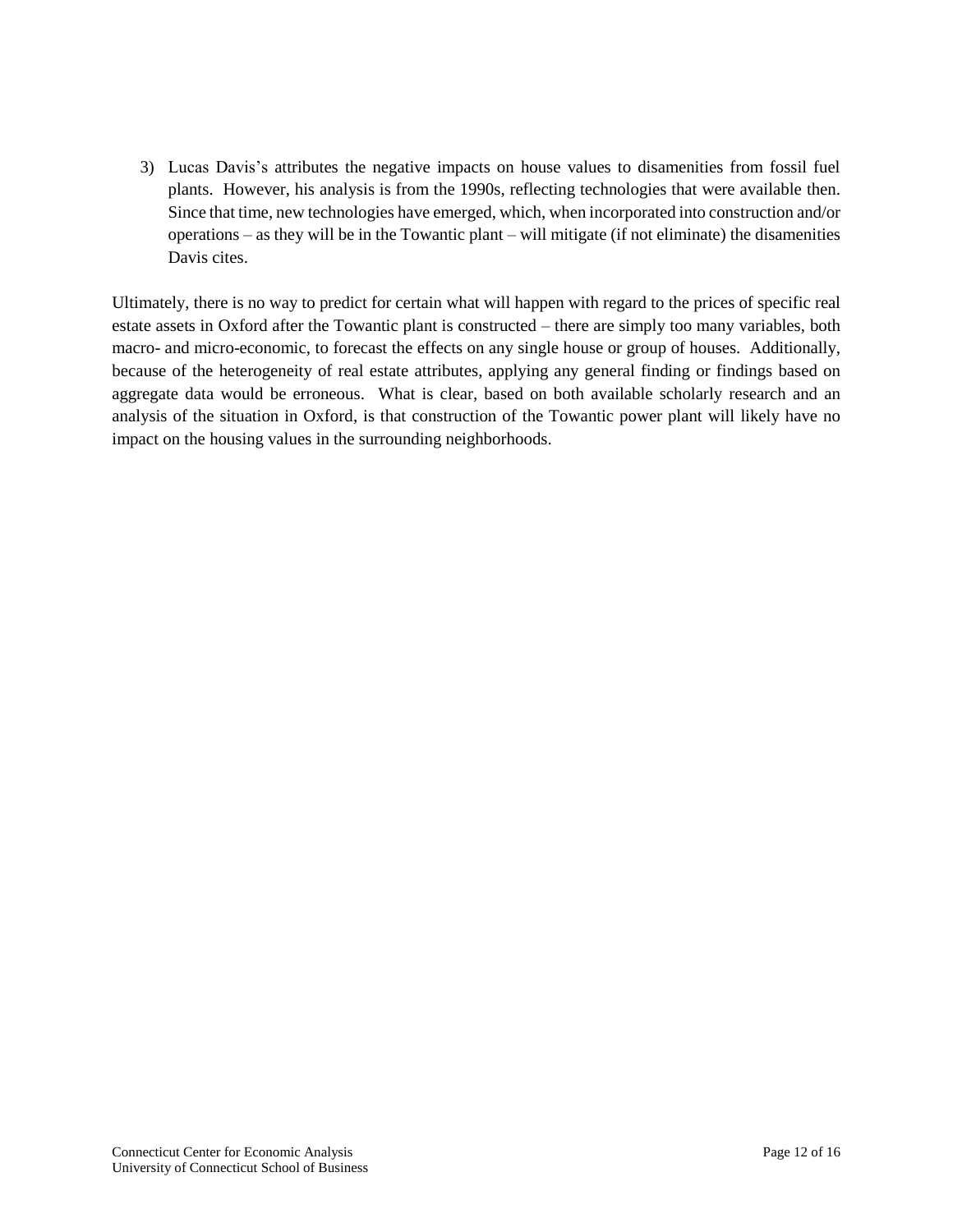# <span id="page-12-0"></span>**ENDNOTES / REFERENCES**

<sup>i</sup> [http://www.federalreserve.gov/econresdata/releases/mortoutstand/current.htm.](http://www.federalreserve.gov/econresdata/releases/mortoutstand/current.htm)

l

 $\gamma$  There have been a plethora of books – not to mention articles, analyses, and reports – written about the causes and dynamics of 2007-2009 financial crisis and ensuing recession. The following are just a few of the books that provide an overview of these topics:

- Bernanke, Ben S. (2013). *The Federal Reserve and the Financial Crisis*. Princeton University Press: Princeton, NJ.
- Binder, Alan S. (2013). *After the Music Stopped: The Financial Crisis, the Response, and the Work Ahead*. Penguin Books: New York, NY.
- Mian, Atif and Amir Sufi. (2014). *House of Debt: How They (and You) Caused the Great Recession, and How We Can Prevent It from Happening Again*. University Chicago Press: Chicago, IL.
- Wolf, Martin. (2014). *The Shifts and the Shocks: What We've Learned—and Have Still to Learn—from the Financial Crisis*. Penguin Books: New York, NY.

 $\gamma$ <sup>i</sup> For more on using option pricing techniques to value real estate, see:

- Titman, S. (1985). Urban Land Prices Under Uncertainty, *The American Economic Review*, Vol. 75, No. 3, pp. 505-14; and/or
- Quigg, L. (1993). Empirical Testing of Real Option-Pricing Models, *Journal of Finance*, Vol. 18, No. 2, pp. 621-40; and/or
- Lucius, D. I. (2001). Real Options in Real Estate Development, *Journal of Property Investment & Finance*, 19(1), 73-78; and/or
- Guthrie, Graeme. (2009). *Real Options in Theory and Practice* (Financial Management Association Survey and Synthesis), Oxford University Press; and/or
- Hui, E. C., & Fung, H. H. (2009). Real Estate Development as Real Options, *Construction Management and Economics*, 27(3), 221.

Regarding the foundation of option pricing techniques, see:

- Black, F. and Myron Scholes. (1973). The Pricing of Options and Corporate Liabilities, *Journal of Political Economy*, 81:3, 637-654; and/or
- Merton, Robert. (1973). Theory of Rational Option Pricing, *Bell Journal of Economics and Management*, 141-183.

vii For a general treatment of time series analysis, including vector autoregression (VAR), see:

- Mailton, James D. (1994): *Time Series Analysis*, Princeton University Press; and/or
- Campbell, J. Y., A. W. Lo and A. C. MacKinlay. (1997). *The Econometrics of Financial Markets*, Princeton University Press.

For additional information regarding event studies, see:

- Bowman, Robert G. (1983). Understanding and Conducting Event Studies. *Journal of Business Finance and Accounting*, Vol. 10, Num. 4, pp. 561-584; and/or
- Janet, M. B., & Bradford, S. J. (1997). Time is of the Essence: Event History Models in Political Science, *American Journal of Political Science*, 41(4), 1414-1461; and/or
- Peterson, Pamela P. (1989). Event Studies: A Review of Issues and Methodology, *Quarterly Journal of Business and Economics*, 28, pp. 36-66; and/or
- Binder, J. J. (1998). The Event Study Methodology since 1969. *Review of Quantitative Finance and Accounting*, 11(2), 111-137.

Unique identifier: MDO/MDO/LINE1.Q.

ii [http://bea.gov/newsreleases/national/gdp/2014/pdf/gdp3q14\\_adv.pdf](http://bea.gov/newsreleases/national/gdp/2014/pdf/gdp3q14_adv.pdf)

iii <http://us.spindices.com/indices/equity/sp-500>

iv <http://www.federalreserve.gov/releases/z1/current/z1r-5.pdf>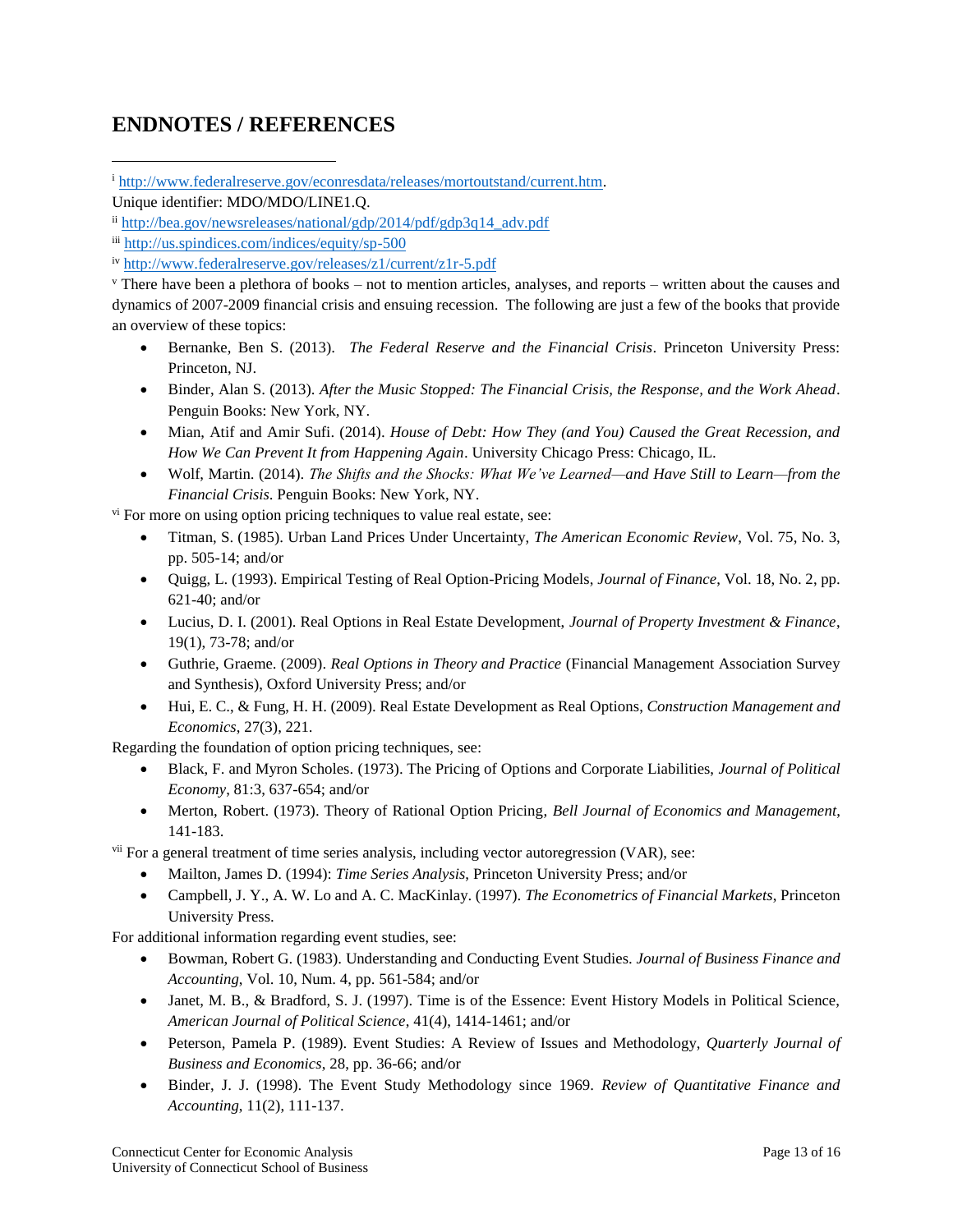viii[http://www.oxfordct.gov/sites/oxfordct/files/file/file/visiooxfordinsdustrialzonev3withlooproadwithtdfundingrequi](http://www.oxfordct.gov/sites/oxfordct/files/file/file/visiooxfordinsdustrialzonev3withlooproadwithtdfundingrequirementsv1.pdf) [rementsv1.pdf](http://www.oxfordct.gov/sites/oxfordct/files/file/file/visiooxfordinsdustrialzonev3withlooproadwithtdfundingrequirementsv1.pdf)

ix "Beginning in 2010, the FAA began a national review of the general aviation airports resulting in two reports, General Aviation Airports: A National Asset issued in May 2012 and ASSET 2 issued in March 2014." [\(http://www.faa.gov/airports/planning\\_capacity/ga\\_study/\)](http://www.faa.gov/airports/planning_capacity/ga_study/) The FAA categorizes the Waterbury-Oxford airport (OXC) as a "Public", "Gen Avia", "National" airport.

[\(http://www.faa.gov/airports/planning\\_capacity/ga\\_study/media/2012assetreportappb.pdf\)](http://www.faa.gov/airports/planning_capacity/ga_study/media/2012assetreportappb.pdf)

<sup>x</sup> Benjamin, John, G. Stacy Sirmans, and Zietz. (2001). Returns and Risk on Real Estate and Other Investments: More Evidence, *Journal of Real Estate Portfolio Management*, Vol. 7, No. 3.

xi McCue, T. E. and J. L. Kling. (1994). Real Estate Returns and the Macroeconomy: Some Empirical Evidence from Real Estate Investment Trust Data, 1972–1991, *Journal of Real Estate Research*, 9:2, 277–87.

xii Mei, J. and A. Saunders. (1997). Have U.S. Financial Institutions' Real Estate Investments Exhibited ''Trendchasing'' Behavior?, *Review of Economics and Statistics*, 79:2, 248–58.

xiii Ling, D. C. and A. Naranjo. (1997). Economic Risk Factors and Commercial Real Estate Returns, *Journal of Real Estate Finance and Economics*, 14:3, 283–307; and

——. (1998). The Fundamental Determinants of Commercial Real Estate Returns, *Real Estate Finance*, 14:4, 13–24. xiv Lizieri, C. and S. Satchell. (1997). Interactions between Property and Equity Markets: An Investigation of Linkages in the United Kingdom 1972–1992, *Journal of Real Estate Finance and Economics*, 15:1, 11–26.

xv Eppli, M. J., J. D. Shilling and K. D. Vandell. (1998). What Moves Retail Property Returns at the Metropolitan Level?, *Journal of Real Estate Finance and Economics*, 16:3, 317–42.

xvi Liang, Y. and W. McIntosh. (1998a). Employment Growth and Real Estate Return: Are They Linked?, *Journal of Real Estate Portfolio Management*, 4:2, 125–33.

xvii Viezer, T. W. (1999). Building Real Estate Portfolios One Deal at a Time, with an Eye on Diversification, *Real Estate Finance*, 16:3, 44–54.

xviii Benjamin, Sirmans and Zietz (2001)

l

xix Freeman, A. M. III. (1993). *The Measurement of Environmental and Resource Values: Theory and Methods*, Baltimore, MD: Johns Hopkins University Press.

For additional information regarding the use of hedonic modeling techniques, see:

- Witte, A. H.J. Sumka, and H. Erekson. (1979). An Estimate of a Structural Hedonic Price Model of the Housing Market: An Application of Rosen's Theory of Implicit Markets, *Econometrica*, 47, 1151-73; and/or
- Li, M. and H.J. Brown. (1980). Micro-neighborhood Externalities and Hedonic Housing Prices, *Land Economics*, 56, 125-41; and/or
- Morancho, Aurelia Bengochea. (2003). A Hedonic Valuation of Urban Green Areas, *Landscape and Urban Planning* 66, 35-41; and/or
- Sirmans, G. Stacy, David Macpherson, and Emily N. Zietz. (2005). The Composition of Hedonic Pricing Models, *Journal of Real Estate Literature*, Vol. 13, Issue 1, pp. 3-43.

xx Bourassa, Steven C., Donald R. Haurin, Jessica L. Haurin, Hartin Hoesli, and Jian Sun. (2009). House Price Changes and Idiosyncratic Risk: The Impact of Property Characteristics, *Real Estate Economics*, Vol. 37, Issue 2, pp. 259-276. xxi Lupi, Jr. F, T. Graham-Tomasi, and S. J. Taff. (1991). A Hedonic Approach to Urban Wetland Valuation, Staff paper P91-8, Department of Agricultural and Applied Economics, University of Minnesota, St. Paul, MN.

xxii Doss, C. R. and S. J. Taff. (1996). The Influence of Wetland Type and Wetland Proximity on Residential Property Values, *Journal of Agricultural and Resource Economics*, 10: 261-270.

<sup>xxiii</sup> For the classic, technical treatments of equilibrium/equilibria, see:

- Arrow, K. J., & Debreu, G. (1954). Existence of an Equilibrium for a Competitive Economy, *Econometrica*, 22(3), 265; and/or
- Debreu, G. (1959). *Theory of Value: An Axiomatic Analysis of Economic Equilibrium* (Cowles Foundation Monographs Series), Yale University Press: New Haven, CT.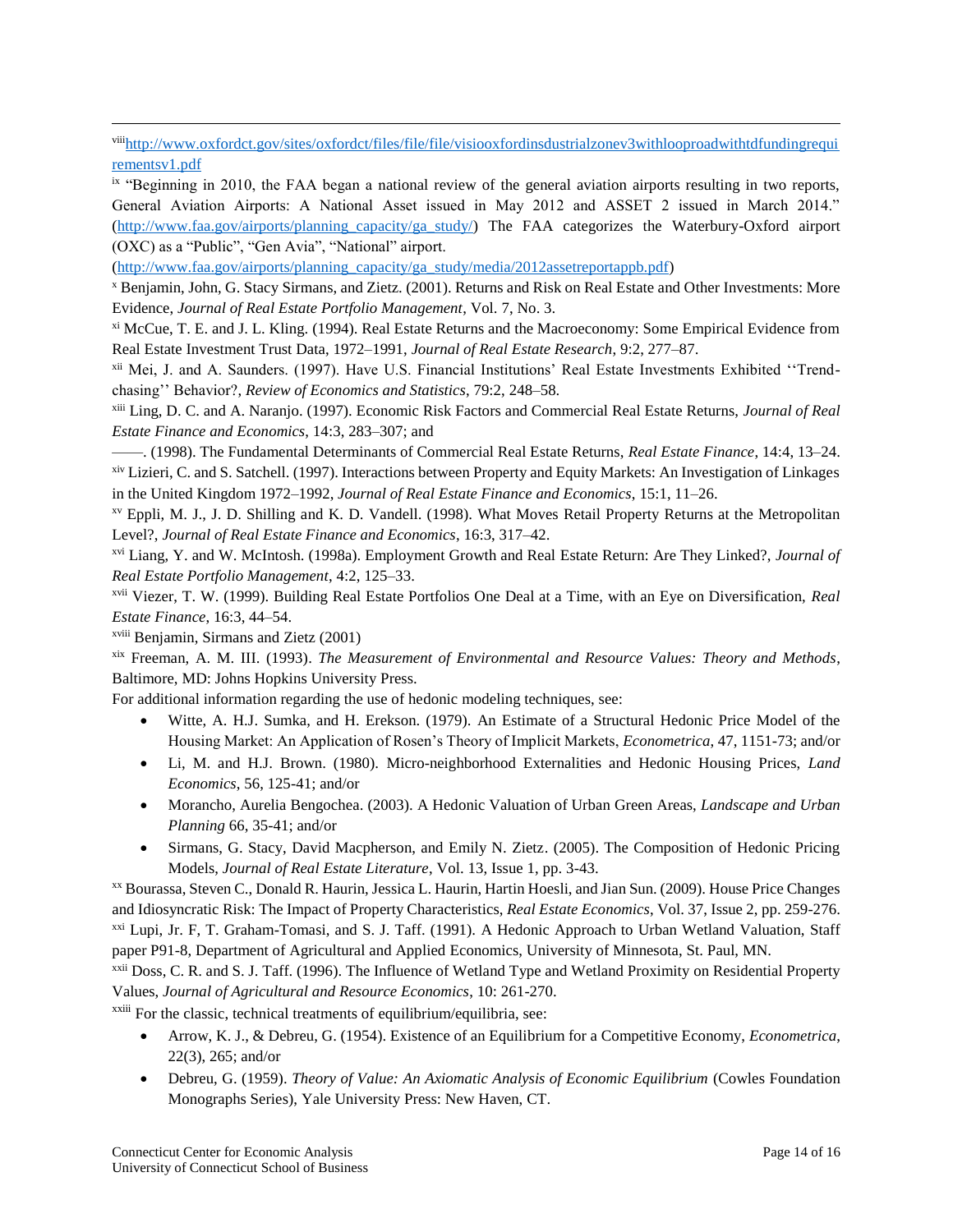For additional information on this topic, see, among others:

l

- Kuenne, Robert E. (1963). *The Theory of General Economic Equilibrium*, Princeton University Press: Princeton, N.J.; and/or
- Balasko, Yves. (2011). *General Equilibrium Theory of Value*, Princeton University Press: Princeton, NJ.

xxiv Bolitzer, B. and N.R. Netusil. (2009). The Impact of Open Spaces on Property Values in Portland, Oregon, *Journal of Environmental Management*, 59, 185-193.

xxv For a discussion of the differences between "equilibrium" and "efficiency" see: McCauley, Joseph L. (2011). Equilibrium versus Market Efficiency: Randomness versus Complexity in Finance Markets, *Journal of Economic Surveys*, Vol. 25, Issue 3, pp. 600-607.

For additional information regarding efficient markets (and the "efficient market hypothesis") see: Fama, Eugene F. (1970). Efficient Capital Markets: A Review of Theory and Empirical Work, *The Journal of Finance*, Vol. 25, Issue 2, pp. 383 – 417.

xxvi There are actually three forms of financial market efficiency: "Strong," "Semi-strong," and "Weak." Each form has its own technical criteria, or definition. For our purposes here, we use the following general definition of efficiency: "[An] Efficient market is one where the market price is an unbiased estimate of the true value of the investment." [http://pages.stern.nyu.edu/~adamodar/New\\_Home\\_Page/invemgmt/effdefn.htm.](http://pages.stern.nyu.edu/~adamodar/New_Home_Page/invemgmt/effdefn.htm) For a treatment of the technical specifics/definitions of efficient markets, see, among others: Grinblatt, Mark and Sheridan Titman. (2001). *Financial Markets & Corporate Strategy*, McGraw-Hill/Irwin: New York, NY.

xxvii Wilde, Louis, Gail Wurtzler and Jack Williamson. (2014). Real Estate Markets Are Informationally Efficient: Evidence from Buyer and Agent/Broker Surveys, *Environmental Claims Journal*, Volume 26, Issue 3.

xxviii Case, Karl E. and Robert J. Shiller. (1989). The Efficiency of the Market for Single-Family Homes, *The American Economic Review*, Vol. 79, No. 1, pp. 125-137.

 $\frac{x}{x}$  The general topic of (statistical/econometric) correlation as compared to causation lies beyond the scope of this paper. The point is raised here, as Davis's studies – references in subsequent Endnote – consider statistical correlations. As Davis noted in one version of his paper, "… it is difficult to disentangle the causal impact of power plants on housing values." (Davis, 2008, pp. 2) For more on the general topic of correlation versus causation in econometrics, see, among others:

- Basmann, R. L. (1988). Causality Tests and Observationally Equivalent Representations of Econometric Models. *Journal of Econometrics*, Vol. 39, Issues 1–2, pp. 69-104.
- Cox Jr., L. (2010). Regression versus Causation, Revisited. *Risk Analysis: An International Journal*, Vol. 30, Issue 4, pp. 535-540.
- Skyrms, Brian. (1988). Probability and Causation. *Journal of Econometrics*, Vol. 39, pp. 53-68.
- Zellner, Arnold. (1979). Causality and Econometrics, *Carnegie-Rochester Conference Series on Public Policy*, Vol. 10, pp. 9-54.

xxxThe references for Lucas Davis's three papers are:

- Davis, Lucas W. (2011). The Effect of Power Plants on Local Housing Values and Rents. *The Review of Economics and Statistics*, Vol. 93, Issue 4, pp. 1391-1402.
- Davis, Lucas W. (2010). The Effect of Power Plants on Local Housing Values and Rents. Haas School of Business, University of California, Berkeley, CA, [http://faculty.haas.berkeley.edu/ldavis/pp.pdf.](http://faculty.haas.berkeley.edu/ldavis/pp.pdf)
- Davis, Lucas W. (2008). The Effect of Power Plants on Local Housing Values and Rents: Evidence from Restricted Census Microdata. Center for Energy and Environmental Policy Research, [http://web.mit.edu/ceepr/www/publications/workingpapers/2008-009.pdf.](http://web.mit.edu/ceepr/www/publications/workingpapers/2008-009.pdf)

xxxi For background information regarding the property/site, see: Findings of Fact for Connecticut General Statutes (CGS) §4-181a(b) Proceeding [\(http://www.ct.gov/csc/cwp/view.asp?a=958&q=330602\)](http://www.ct.gov/csc/cwp/view.asp?a=958&q=330602), as well as associated materials/information from the Connecticut Siting Council.

xxxii Davis (2011), Abstract

xxxiii <http://www.oxfordgreens.org/o/ohome.asp>

xxxiv [http://www.55places.com/connecticut/communities/the-village-at-oxford-greens.](http://www.55places.com/connecticut/communities/the-village-at-oxford-greens)